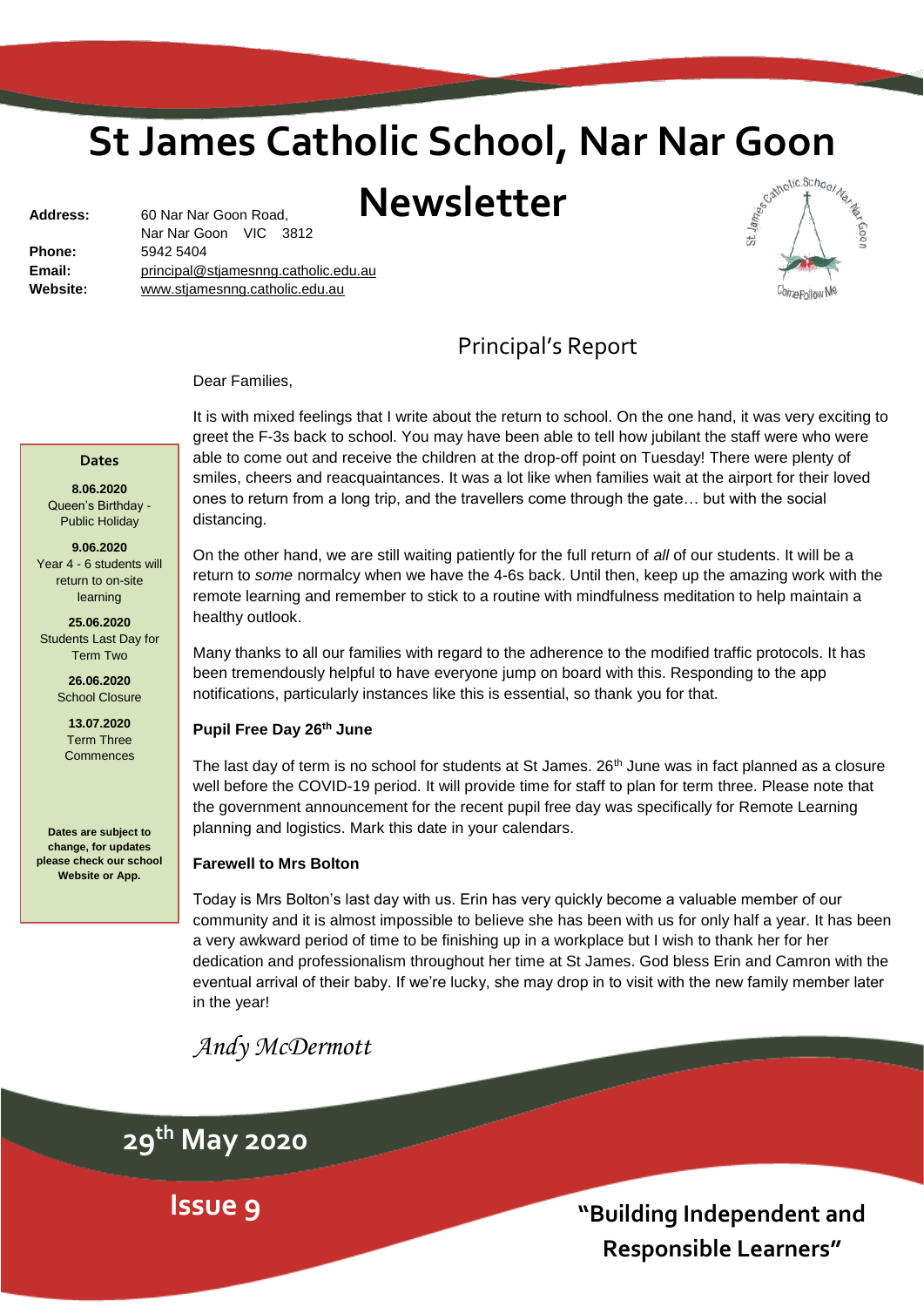# **Term Two School Closure Days**

**Friday 26th June 2020** will be a school closure day; staff will be involved in preparing Term Three curriculum.

Last day of term two will be **Thursday 25th June 2020**, with a 3:30pm finish.

# **Church Re Opening**

As the number of people who can be at Mass or Celebrations of Liturgy of the Word and Holy Communion will be 20 (excluding the priest and those helpers necessary for Mass or Liturgy Celebrations) we shall be starting our regular Mass and Liturgy schedule Saturday 6<sup>th</sup> June.

There will be **Mass** next weekend at **Nar Nar Goon** - Saturday 6 th June at 6.00 pm **Koo Wee Rup** - Sunday 7 th June at 9.30 am **Iona** - Sunday 7 th June at 11.00 am.

There will be Celebrations of Liturgy of the Word and Holy Communion at

Maryknoll - Sunday 7<sup>th</sup> June at 9.00 am

Lang Lang - Sunday 7<sup>th</sup> June at 9.30 am. If you wish to come to Mass, please send an email either to, [ionamaryknoll@cdsale.org.au](mailto:ionamaryknoll@cdsale.org.au) (Iona-Maryknoll Parish) or kooweerup@cdsale.org.au (Koo Wee Rup Parish) in which you give the number who will be coming. Please await confirmation from the parish.

## **Weekday Masses - Week Commencing 8 th June**

Monday - 8.00 am, Koo Wee Rup Tuesday & Wednesday - 9.30 am, Iona Thursday - 9.15 am, Koo Wee Rup Friday - 9.30 am, Nar Nar Goon

# **Foundation & Year One News**

Foundation and Year 1 students have made a smooth transition back to school. We started the week by reading the book 'The Most Magnificent Thing' and discussing how we can continue to try our hardest even when things get hard. We have also been exploring the life cycle of a frog. Students have learnt lots of information about the stages a frog goes through.

Students have shared what they have enjoyed about being back at school.

- I have enjoved playing on the playground and in the sandpit again. -Raiden
- I liked doing the craft activity for the most magnificent thing. -Sophie
- I have enjoyed seeing all of my friends. Felicity
- I have enjoyed seeing all my friends again. Amelia
- I have liked doing lots of arts and craft activities. -Holly
- I liked playing games with my friends and seeing my friends again. -Lachlan
- I have enjoyed seeing and playing with my friends as well as colouring in. -Arthur
- I have enjoyed playing four-square again. Kobie
- I liked playing with my friends. Luca
- I have enjoyed doing the specialist classes. -Scarlett
- I have enjoyed doing skip counting. Pippa
- Counting up to 10 in Spanish. -Jaxon

# **St James Prayer**

Lord our Guiding Light,

Let us follow in the footsteps of St James with shell in hand

May the Spirit guide us to show love, peace and

forgiveness Come follow me

Help us to strive to do our best in all the learning we

do

We pray for wisdom with God's creation to care for all living things

Come follow me

Help us to be a friend, like St James was to Jesus Bless our families, friends and community Guide our community to nurture and grow in faith

Come follow me

Amen

# **Advisory Committee**

Committee members for 2020 are:

#### **Executive Officials:**

Andrew McDermott and Fr Peter Kooloos

**Chairperson:** Gehan Dedigama

#### **Board Members:**

| Ryan Lawlor     | Tory Parker (Secretary) |
|-----------------|-------------------------|
| Justine Langley | Liz Cunningham          |
| Steph Katta     |                         |
|                 |                         |

**Next Advisory Committee Meeting, TBA**

#### **Parents and Friends**

Committee Members for 2020 are:

| President                                   | Meagan Rogers   |
|---------------------------------------------|-----------------|
| Secretary                                   | Karen Lawlor    |
| Treasurer                                   | Emma Spoard     |
| Monday Lunches                              | Donna Reilly    |
| <b>Advisory Committee</b><br>Representative | Justine Langley |
|                                             |                 |

**Next P & F Meeting, TBA**

# **Student Absences**

To avoid students having UNEXPLAINED ABSENCES, Parents/Guardians are reminded to inform the School by 9.30am via Email – **office@stjamesnng.catholic.edu.au** OR Phone – 5942 5404.

Please provide the student's name, date and reason for absence.

# **Late Arrivals / Early Departures**

2 office and fill in the Sign In / Sign Out Register. Office If you are dropping your child off late (after the bell has gone) or collecting him/her early you must visit the staff will take your child through to their class at an appropriate time to ensure minimal disruption is made to the classrooms.